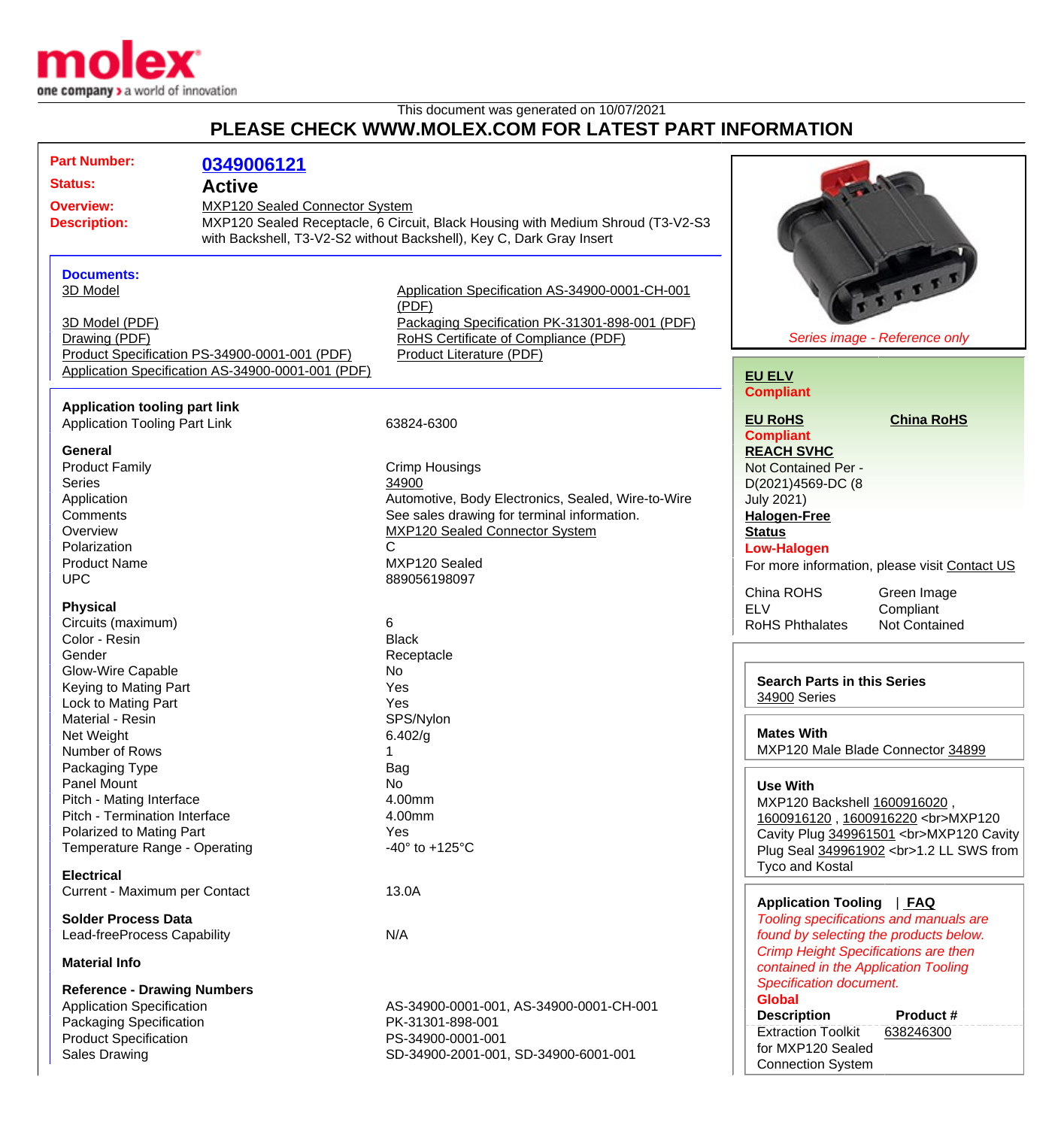This document was generated on 10/07/2021 **PLEASE CHECK WWW.MOLEX.COM FOR LATEST PART INFORMATION**